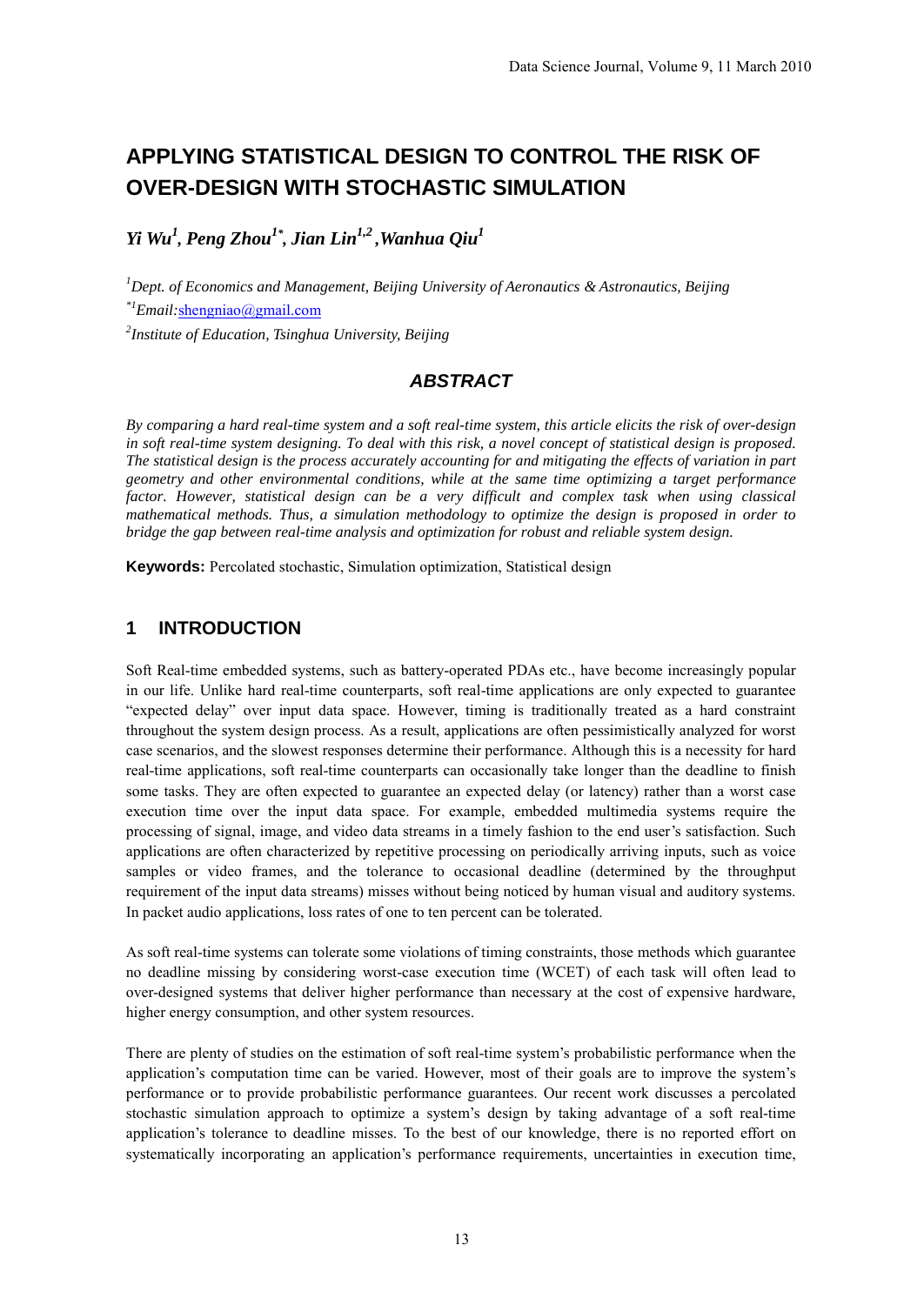and tolerance for reasonable execution failures to guide rapid and economic optimization of real-time embedded systems.

In this paper, we study the problem of how to integrate such tolerance to deadline misses into the optimization of soft real-time systems. We propose the novel concept of statistical design for multimedia systems and a simulation methodology to optimize the design. Given the execution time distribution of each task, we have developed a simulation algorithm to estimate the probabilistic timing performance and to manage system resources in such a way that the system achieves the required completion ratio probabilistically with a reduced amount of system resources. This method relaxes the rigid hardware requirements for software implementation and eventually avoids over-designing the soft real-time system.

The rest of the paper is organized as follows: Section 2 gives the review of design methods and rules developed by former writers. The overview of our statistical design methodology is discussed in Section 3. Probabilistic timing performance estimation is discussed in Section 4. The Random Critical Path simulation approach is discussed in Section 5. Section 6 introduces our percolated Stochastic simulation approaches. Finally, the conclusion and future study are discussed in section 7.

## **2 REVIEW OF DESIGN METHODS AND RULES**

From the late 1980s, when schedule ability analysis became one of the traditional fields of investigation in real-time systems research, worst-case execution time analysis (WCET analysis) caught the attention of the research community, and the basic methods of how to calculate a safe and tight WCET using static analysis for imperative programming languages (like C) and simple hardware (like MC68000) were presented. In the 1990s, more and more research groups focused on WCET analysis. As a result, substantial progress has been made in this area in a relatively short time.

Together with schedule ability analysis, worst-case execution time analysis (WCET analysis) forms the basis for establishing confidence in the timely operation of a real-time system. WCET analysis does so by computing (upper) bounds for the execution times of the tasks in the system. These bounds are needed for allocating the correct CPU time to the tasks of an application. They form the inputs for schedulability tools, which test whether a given task set is schedulable (and will thus meet the timing requirements of the application) on a given target system.

Figure 1 represents a typical WCET circle of designing procedure. We start with a pool of target system architectures to select from. We first estimate the worst case execution time (WCET). If this estimation meets without *any* deadline misses, it is kept, and we go on to the next step, system synthesis and evaluation. If this is not the case, this estimation is transferred to the system architecture pool to find a way of optimization. The next estimation is then given, and a new circle begins.

This method is pessimistic and suitable for developing systems in a "hard real-time" environment, where any deadline miss will be catastrophic. However, it is not suitable for a soft real-time system design. As is discussed in Section 1, such a soft real-time system could bear some response delay or performance loss while a hard real-time system could stand no such delay or loss. Thus, this type of WCET method will lead to an over-design risk, which may bring huge needless time cost and operation cost losses in production.

Several studies on the probabilistic timing performance estimation for soft real-time systems design have been emerging since the late 1990s. The general assumption is that each task's execution time can be described by a probability density function that can be obtained by applying path analysis and system utilization analysis techniques. In Kalavade and Moghe (1998) the authors extend the scheduling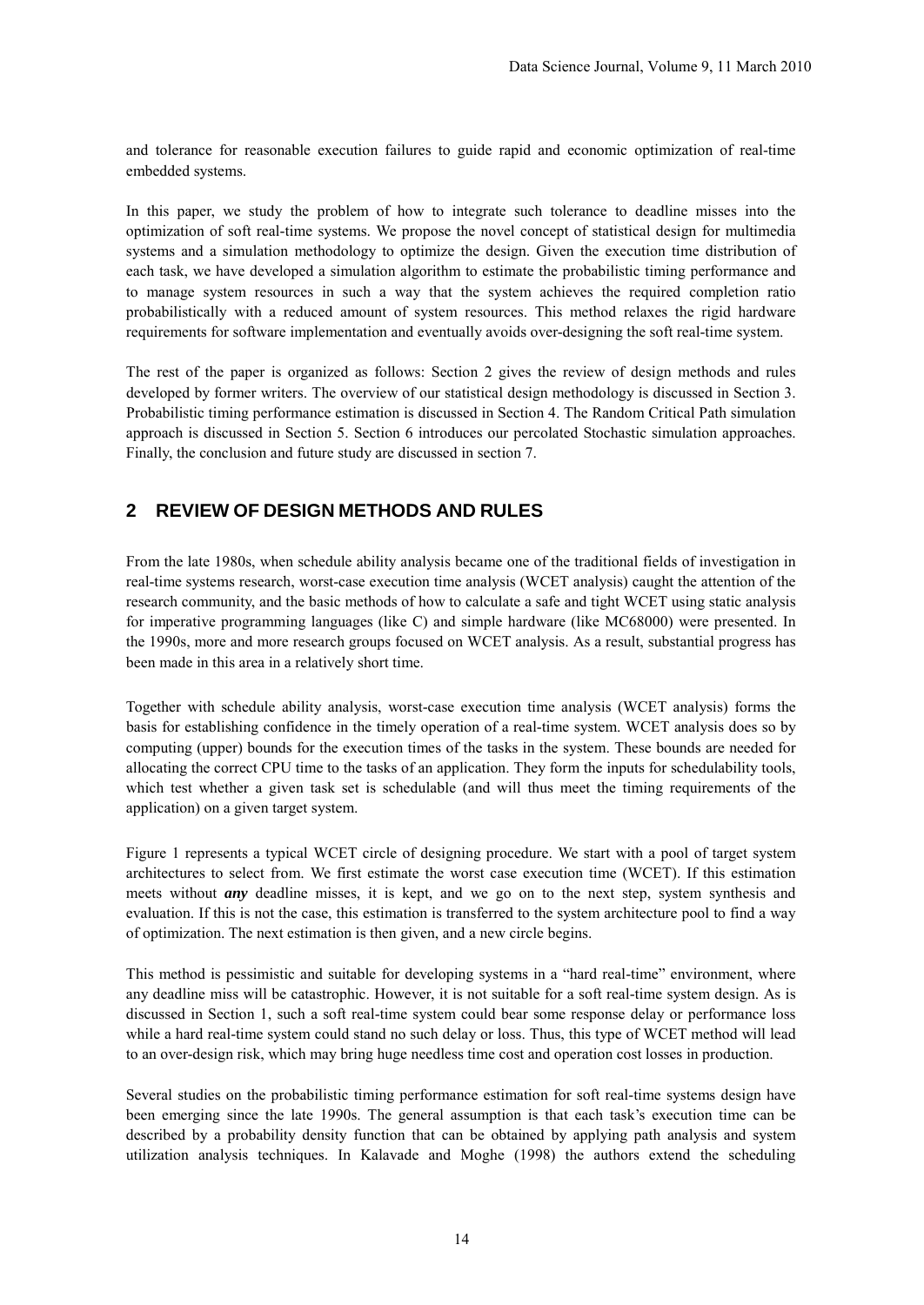algorithms and schedule ability analysis methods developed for periodic tasks in order to provide a probabilistic performance guarantee for semi periodic tasks when the total maximum utilization of the tasks on each processor is larger than one. They describe the transform-task method that transforms each semi-periodic task into a periodic task followed by a sporadic task. The method can provide an absolute guarantee for requests with shorter computation times and a probabilistic guarantee for longer requests. In Hua et al. (2003), a performance estimation tool that outputs the exact distribution of the processing delay of each application is introduced. It can help the designers develop multimedia networked systems requiring soft real-time guarantees in a cost efficient manner. Given that the execution time of each task is a discrete random variable, Hu et al. propose a state-based probability metric to evaluate the overall probabilistic timing performance of the entire task set. Their experimental results show that the proposed metric reflects well the timing behavior of systems with independent and/or dependent tasks.



**Figure 1.** Hard Real-time Design Circle Based On WCET Analysis

## **3 OVERVIEW OF STATISTICAL DESIGN METHODOLOGY**

Considering a soft real-time system, which can tolerate occasional missed deadlines, it is evidently not advisable to apply mechanically those methods and rules used in hard real-time system design. In order to avoid over-designing systems, we propose the concept of "statistical design," where we design the system to meet the timing constraints of periodic applications statistically. That is, the system may not guarantee the completion of every execution or iteration, but it will produce sufficiently many successful completions over a large amount of iterations to meet the user-specific completion ratio. Or even better, the probability that any execution will be completed is not lower than the desired completion ratio.

Clearly, the proposed "statistical design" will be preferred for many embedded soft real-time systems such as portable multimedia systems where high portability, low power consumption and reasonably good performance are equally important.

Figure 2 depicts our statistical design approach for rapid and economic system prototyping. We start with the popular dataflow graph representation of the embedded software, the system's performance requirements (in terms of timing and completion ratio constraints), and a pool of target system architectures to select from. We partition the application into a set of tasks and use profiling tools to collect detailed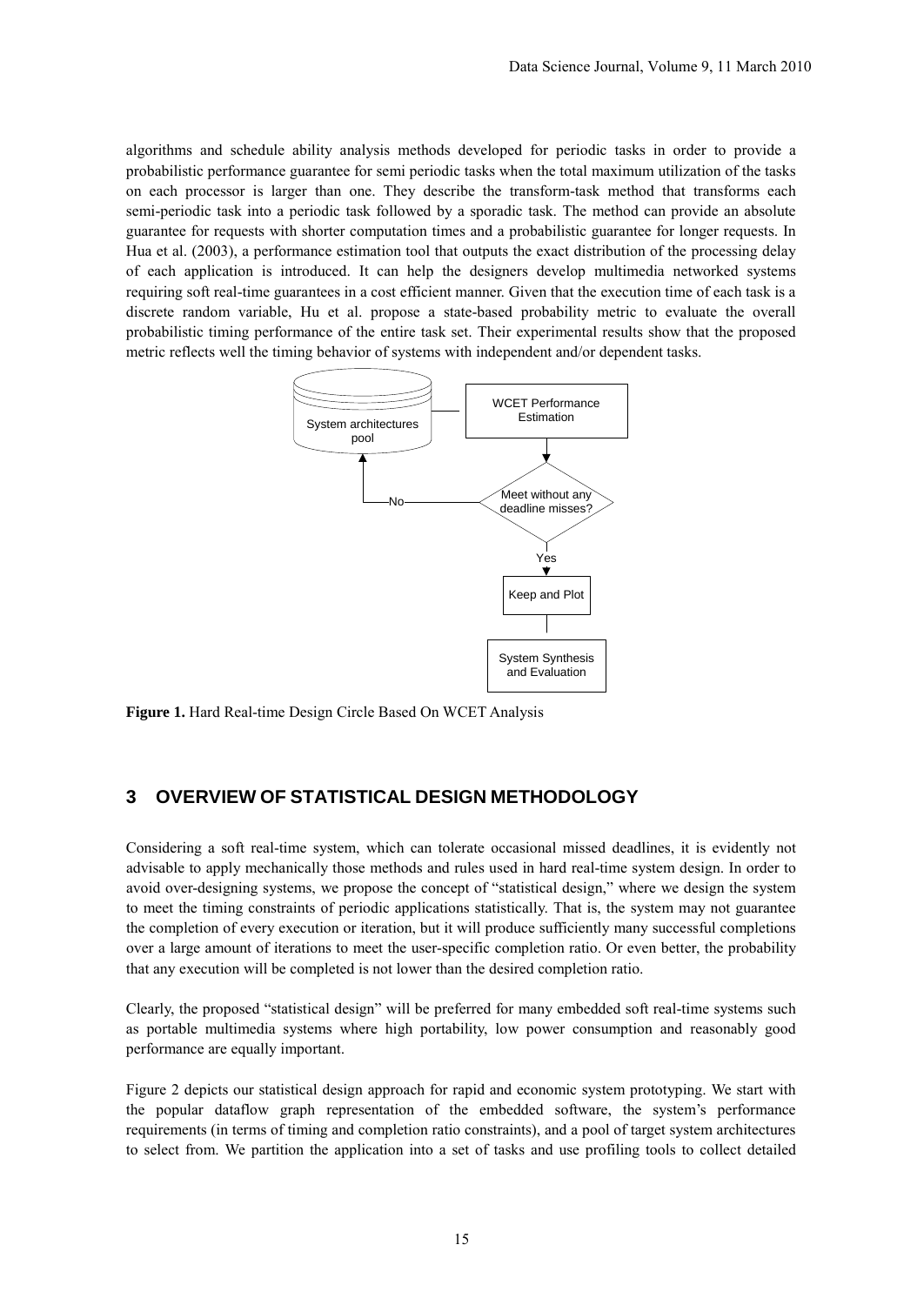execution information for each task. Next, we estimate the system timing performance by task path analysis to check whether it is feasible for the current system configuration to achieve the desired performance. If not, we change the hardware configuration and/or apply software optimization techniques and update the software profiling results that will be used in the next round of system timing performance estimation. We mention that any change to the target hardware configuration and/or software optimization may affect the application's actual execution information, and therefore, the software profiling process will need to be re-started. This iterative design loop terminates when all the design requirements are met. Once the completion ratio constraint is met, we move on to the phase of percolated stochastic simulation optimization. If the constraints can be guaranteed *with user-specific possibility requires*, the design space of the current profile is kept and plotted. This is the key step in the proposed statistical design optimization where we 1) allocate minimum system resources to each task to make the desired completion ratio probabilistically achievable and 2) develop real time schedulers to manage the resources at run time such that the required completion ratio can be achieved probabilistically. Finally, we conduct system synthesis, simulation, and evaluation before prototyping the system.



**Figure 2.** Statistical Design Methodology

In this paper, we will restrict the discussion to one specific part of the statistical design approach – optimization; i.e. we are assuming the existence of a high quality, fast-running simulation model (or metamodel of a simulation model).

#### **4 ESTIMATING THE PROBABILISTIC TIMING PERFORMANCE**

In order to determine whether a given system implementation can meet the desired completion ratio constraint, we need to estimate the system's probabilistic timing performance. Specifically, we calculate the upper bound of the completion ratio that the system can achieve to help us in exploring the statistical design space.